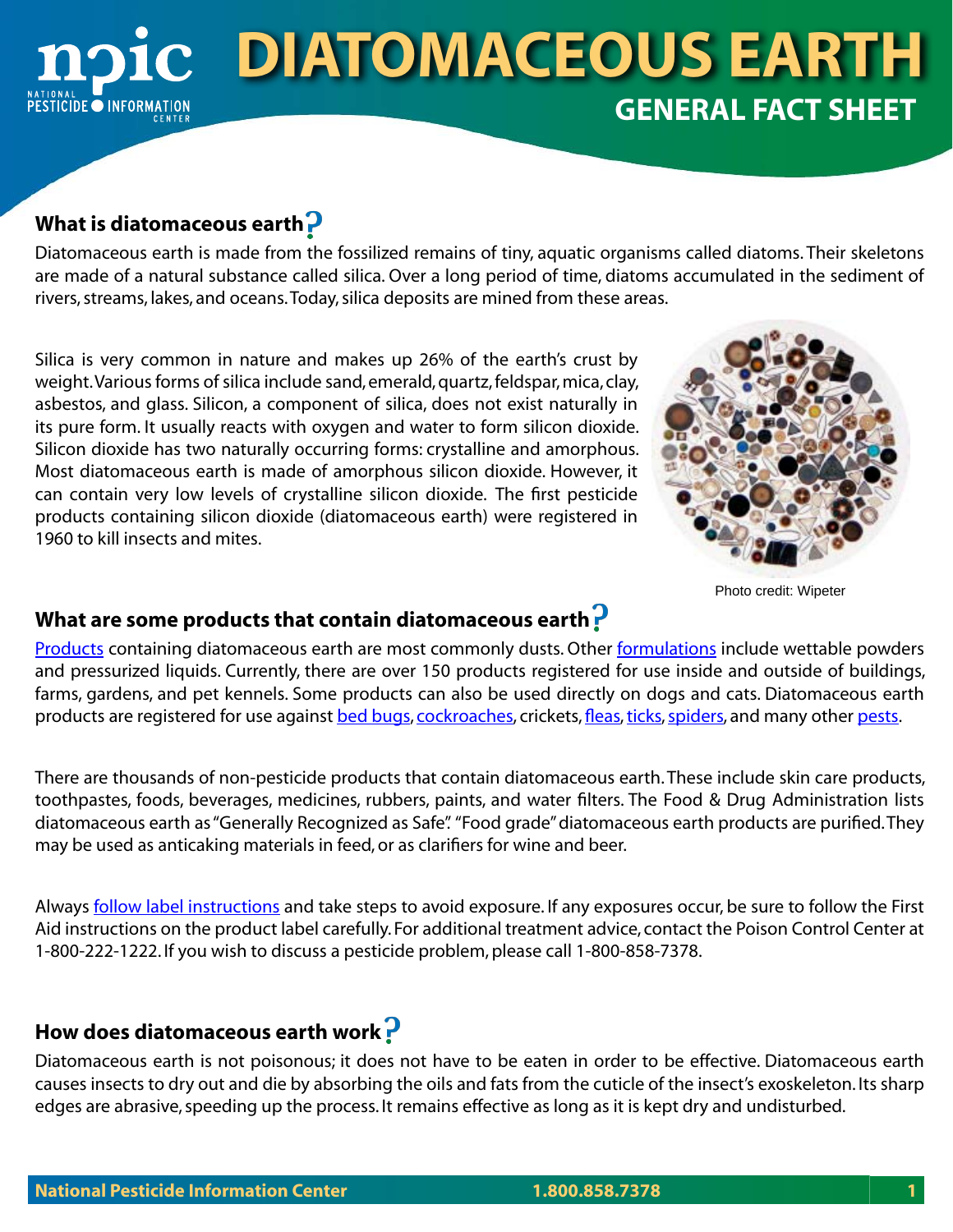## **diatomaceous earth GENERAL FACT SHEET** TICIDE O INFORMATION

### **How might I be exposed to diatomaceous earth**

People can be exposed to diatomaceous earth if they breathe in the dust, eat it, get it on their skin, or get it in their eyes. For example, when applying the dust or when entering a treated area before the dust has settled. Exposures can also occur if products are accessible to children or pets. Exposure can be limited by reading and following label directions.



### **What are some signs and symptoms from a brief exposure to diatomaceous earth**

If breathed in, diatomaceous earth can irritate the nose and nasal passages. If an extremely large amount is inhaled, people may cough and have shortness of breath. On skin, it can cause irritation and dryness. Diatomaceous earth may also irritate the eyes, due to its abrasive nature. Any dust, including silica, can be irritating to the eyes.

### **What happens to diatomaceous earth when it enters the body**

When diatomaceous earth is eaten, very little is absorbed into the body. The remaining portion is rapidly excreted. Small amounts of silica are normally present in all body tissues, and it is normal to find silicon dioxide in urine. In one study, people ate a few grams of diatomaceous earth. The amount of silicon dioxide in their urine was unchanged.

After inhalation of *amorphous* diatomaceous earth, it is rapidly eliminated from lung tissue. However, *crystalline* diatomaceous earth is much smaller, and it may accumulate in lung tissue and lymph nodes. Very low levels of *crystalline* diatomaceous earth may be found in pesticide products.

### **Is diatomaceous earth likely to contribute to the development of cancer**

When mice were forced to breathe diatomaceous earth for one hour each day for a year, there was an increase in lung cancers. When rats were fed silica at a high dose for two years, there was no increase in cancer development.

Most diatomaceous earth is made of amorphous silicon dioxide. However, it can contain very low levels of crystalline silicon dioxide. Amorphous diatomaceous earth has not been associated with any cancers in people.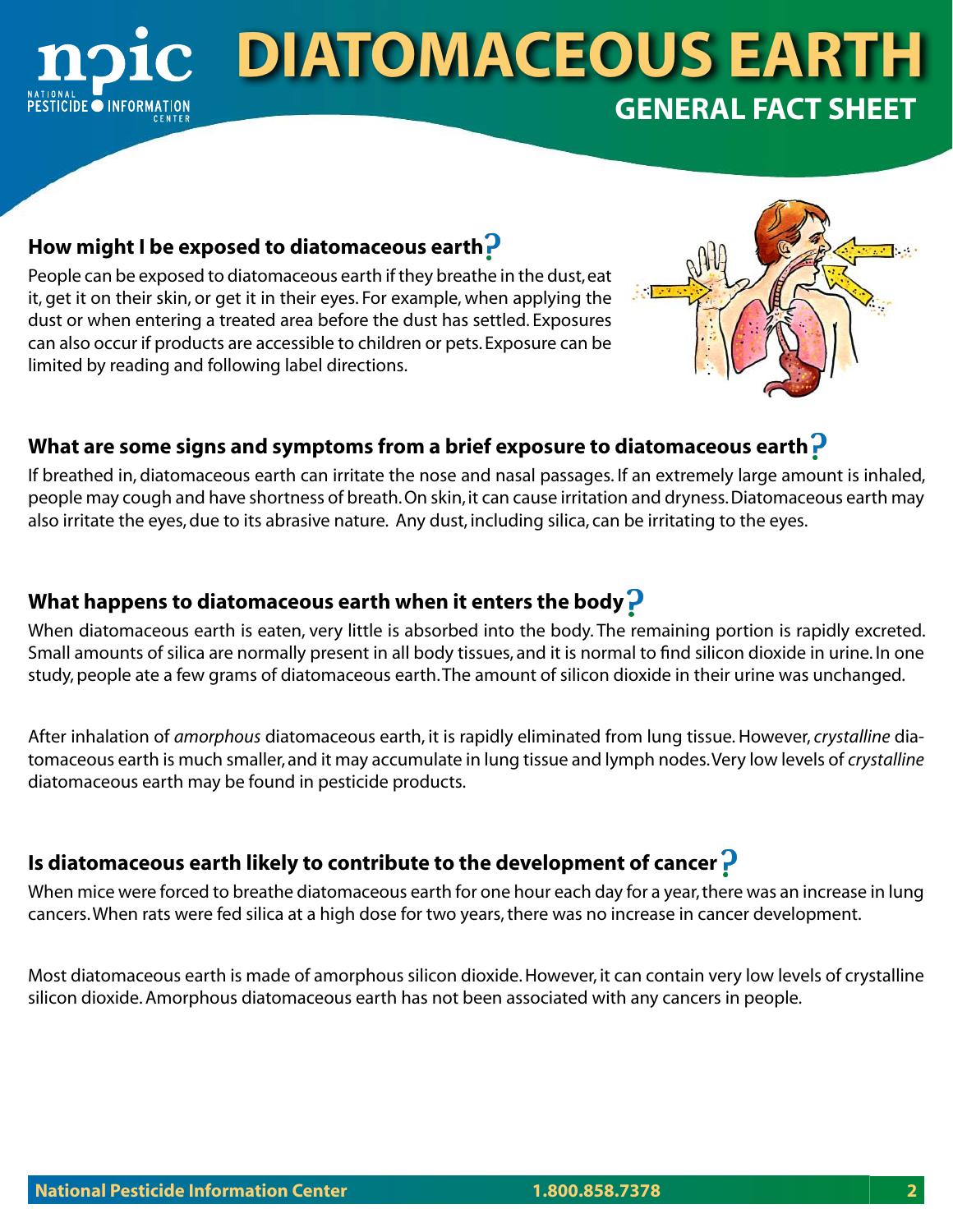# **diatomaceous earth GENERAL FACT SHEET PESTICIDE O INFORMATION**

#### **Has anyone studied non-cancer effects from long-term exposure to diatomaceous earth**

In a rabbit study, researchers found no health effects after applying diatomaceous earth to the rabbits' skin five times per week for three weeks. In a rat study, researchers fed rats high doses of diatomaceous earth for six months. They found no reproductive or developmental effects. In another rat study, the only effect was more rapid weight gain. That study involved 90 days of feeding rats with a diet made of 5% diatomaceous earth.

 When guinea pigs were forced to breathe air containing diatomaceous earth for 2 years, there was slightly more connective tissue in their lungs. When researchers checked before the 2-year mark, no effects were found.

A very small amount of *crystalline* diatomaceous earth may be found in pesticide products. Long-term inhalation of the crystalline form is associated with silicosis, chronic bronchitis, and other respiratory problems. The bulk of diatomaceous earth is *amorphous*, not crystalline. The *amorphous* form is only associated with mild, reversible lung inflammation.

## **Are children more sensitive to diatomaceous earth than adults**

C[hildren may be especially sensitive to pesticides](http://npic.orst.edu/health/child.html) compared to adults. However, there are currently no data to conclude that children have an increased sensitivity specifically to diatomaceous earth.

#### **What happens to diatomaceous earth in the environment**

Silicon is a major component of diatomaceous earth. It is the second most abundant element in soils. It's a common component of rocks, sands, and clays. It is also abundant in plants and plays a role in their growth and development. Due to its chemical makeup, diatomaceous earth is not degraded by microbes or by sunlight. Also, it does not emit vapors or dissolve well in water.

The ocean contains vast amounts of diatomaceous earth. Many marine organisms use it to build their skeletons.